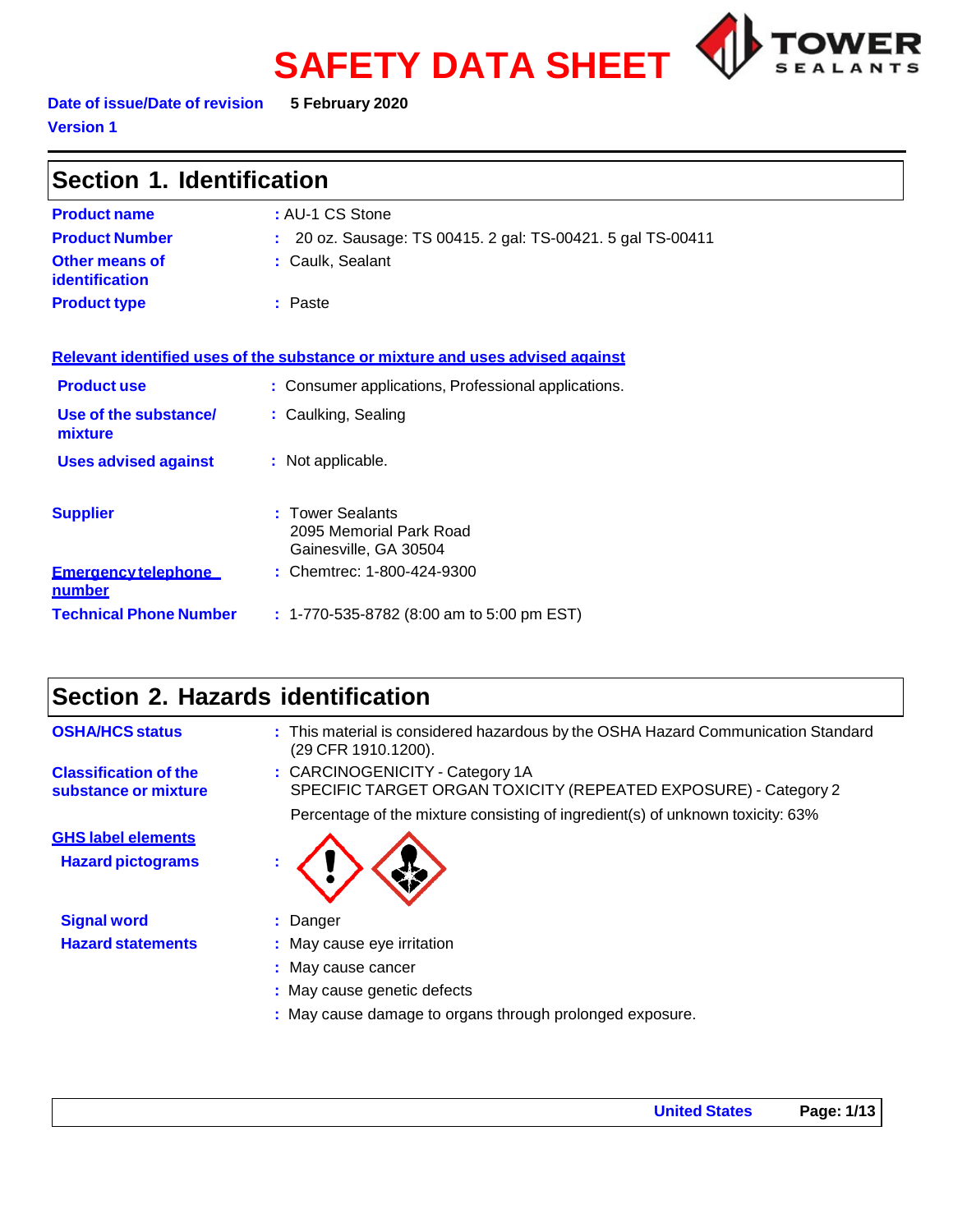## **Section 2. Hazards identification**

#### **Precautionary statements**

| <b>General</b>                             | : Read label before use. Keep out of reach of children. If medical advice is needed,<br>have product container or label at hand.                                                                                                                                                                                                                                                                                                                                                            |
|--------------------------------------------|---------------------------------------------------------------------------------------------------------------------------------------------------------------------------------------------------------------------------------------------------------------------------------------------------------------------------------------------------------------------------------------------------------------------------------------------------------------------------------------------|
| <b>Prevention</b>                          | : Obtain special instructions before use. Do not handle until all safety precautions have<br>been read and understood. Use personal protective equipment as required. Do not<br>breathe vapor.                                                                                                                                                                                                                                                                                              |
| <b>Response</b>                            | : Get medical attention if you feel unwell. IF exposed or concerned: Get medical<br>attention.                                                                                                                                                                                                                                                                                                                                                                                              |
| <b>Storage</b>                             | : Store locked up.                                                                                                                                                                                                                                                                                                                                                                                                                                                                          |
| <b>Disposal</b>                            | : Dispose of contents and container in accordance with all local, regional, national and<br>international regulations.                                                                                                                                                                                                                                                                                                                                                                      |
| <b>Supplemental label</b><br>elements      | : Sanding and grinding dusts may be harmful if inhaled. This product contains Crystalline<br>Silica which can cause lung cancer or silicosis. The risk of cancer depends on the<br>duration and level of exposure to dust from sanding surfaces or mist from spray<br>applications. Since this product is not meant to be sanded or sprayed, risk of exposure is<br>considered low. Avoid contact with skin and clothing. Wash thoroughly after handling.<br>Emits toxic fumes when heated. |
| <b>Hazards not otherwise</b><br>classified | : Prolonged or repeated contact may dry skin and cause irritation.                                                                                                                                                                                                                                                                                                                                                                                                                          |

## **Section 3. Composition/information on ingredients**

| Substance/mixture   | : Mixture       |
|---------------------|-----------------|
| <b>Product name</b> | : AU-1 CS Stone |

| Ingredient name                                     | $\frac{9}{6}$ | <b>CAS number</b> |
|-----------------------------------------------------|---------------|-------------------|
| l Limestone                                         | $10 - 30$     | 1317-65-3         |
| White mineral oil (petroleum)                       | $1 - 5$       | 8042-47-5         |
| <b>Ethylene Glycol</b>                              | $0.5 - 1.5$   | 107-21-1          |
| l Titanium Dioxide                                  | $ 0.5 - 1.5 $ | 13463-67-7        |
| Crystalline Silica, respirable powder (<10 microns) | $0.1 - 1$     | 14808-60-7        |

SUB codes represent substances without registered CAS Numbers.

Any concentration shown as a range is to protect confidentiality or is due to batch variation.

There are no additional ingredients present which, within the current knowledge of the supplier and in the **concentrations applicable, are classified as hazardous to health or the environment and hence require reporting in this section.**

**Occupational exposure limits, if available, are listed in Section 8.**

## **Section 4. First aid measures**

If ingestion, irritation, any type of overexposure or symptoms of overexposure occur during or persists after use of this product, contact a POISON CONTROL CENTER, EMERGENCY ROOM OR PHYSICIAN immediately; have Safety Data Sheet information available. Never give anything by mouth to an unconscious or convulsing person. **Description of necessary first aid measures**

**Eye contact :** Check for and remove any contact lenses. Immediately flush eyes with running water for at least 15 minutes, keeping eyelids open. Seek immediate medical attention.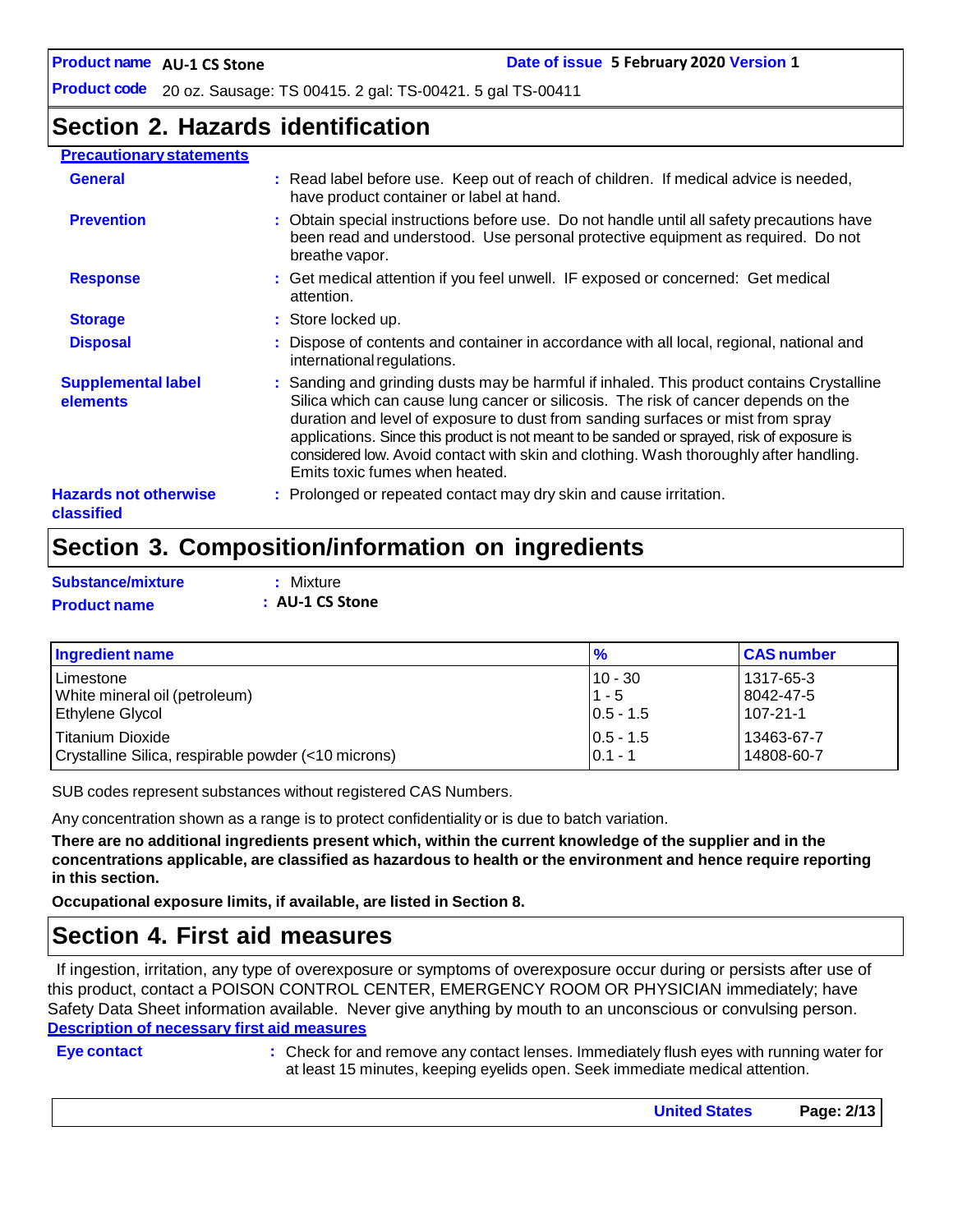## **Section 4. First aid measures**

| : Remove to fresh air. Keep person warm and at rest. If not breathing, if breathing is<br>irregular or if respiratory arrest occurs, provide artificial respiration or oxygen by trained<br>personnel. |
|--------------------------------------------------------------------------------------------------------------------------------------------------------------------------------------------------------|
| : Remove contaminated clothing and shoes. Wash skin thoroughly with soap and water<br>or use recognized skin cleanser. Do NOT use solvents or thinners.                                                |
| : If swallowed, seek medical advice immediately and show this container or label. Keep<br>person warm and at rest. Do NOT induce vomiting.                                                             |
|                                                                                                                                                                                                        |

|                                       | Most important symptoms/effects, acute and delayed                                                                        |
|---------------------------------------|---------------------------------------------------------------------------------------------------------------------------|
| <b>Potential acute health effects</b> |                                                                                                                           |
| Eye contact                           | : Direct contact may cause slight to moderate irritation.                                                                 |
| <b>Inhalation</b>                     | $\therefore$ May cause slight irritation to respiratory passages $-$ headache $-$ dizziness.                              |
| <b>Skin contact</b>                   | : May cause allergic skin reactions and / or central nervous system depression. May cause<br>skin dryness and irritation. |
| <b>Ingestion</b>                      | : Low ingestion hazard in normal use.                                                                                     |

| Over-exposure signs/symptoms |                                                                                    |
|------------------------------|------------------------------------------------------------------------------------|
| <b>Eye contact</b>           | : No specific data.                                                                |
| <b>Inhalation</b>            | : No specific data.                                                                |
| <b>Skin contact</b>          | : Adverse symptoms may include the following:<br>irritation<br>dryness<br>cracking |
| <b>Ingestion</b>             | : No specific data.                                                                |

|                                   | Indication of immediate medical attention and special treatment needed, if necessary                                                                                                                                                                                                                                                                                                                            |
|-----------------------------------|-----------------------------------------------------------------------------------------------------------------------------------------------------------------------------------------------------------------------------------------------------------------------------------------------------------------------------------------------------------------------------------------------------------------|
| <b>Notes to physician</b>         | : Treat symptomatically. Contact poison treatment specialist immediately if large<br>quantities have been ingested or inhaled.                                                                                                                                                                                                                                                                                  |
| <b>Specific treatments</b>        | : No specific treatment.                                                                                                                                                                                                                                                                                                                                                                                        |
| <b>Protection of first-aiders</b> | : No action shall be taken involving any personal risk or without suitable training. If it is<br>suspected that fumes are still present, the rescuer should wear an appropriate mask or<br>self-contained breathing apparatus. It may be dangerous to the person providing aid to<br>give mouth-to-mouth resuscitation. Wash contaminated clothing thoroughly with water<br>before removing it, or wear gloves. |

**See toxicological information (Section 11)**

# **Section 5. Fire-fighting measures**

| <b>Extinguishing media</b>             |                                                                 |
|----------------------------------------|-----------------------------------------------------------------|
| <b>Suitable extinguishing</b><br>media | : Use an extinguishing agent suitable for the surrounding fire. |
| Unsuitable extinguishing<br>media      | : None known.                                                   |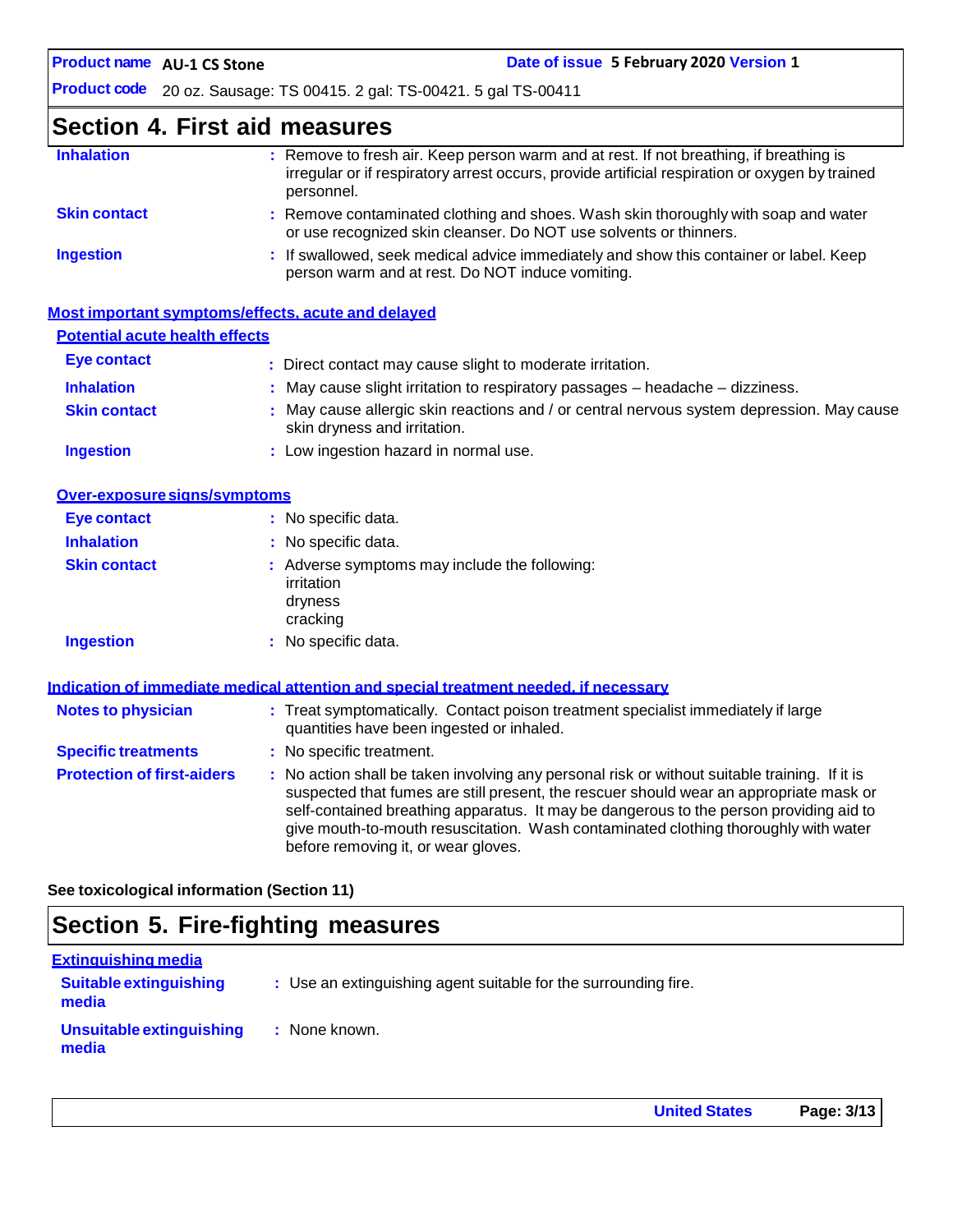## **Section 5. Fire-fighting measures**

| <b>Specific hazards arising</b><br>from the chemical     | : In a fire or if heated, a pressure increase will occur and the container may burst. This<br>material is harmful to aquatic life. Fire water contaminated with this material must be<br>contained and prevented from being discharged to any waterway, sewer or drain. |
|----------------------------------------------------------|-------------------------------------------------------------------------------------------------------------------------------------------------------------------------------------------------------------------------------------------------------------------------|
| <b>Hazardous thermal</b><br>decomposition products       | : Decomposition products may include the following materials:<br>carbon dioxide<br>carbon monoxide<br>metal oxide/oxides                                                                                                                                                |
| <b>Special protective actions</b><br>for fire-fighters   | : Promptly isolate the scene by removing all persons from the vicinity of the incident if<br>there is a fire. No action shall be taken involving any personal risk or without suitable<br>training.                                                                     |
| <b>Special protective</b><br>equipment for fire-fighters | : Fire-fighters should wear appropriate protective equipment and self-contained breathing<br>apparatus (SCBA) with a full face-piece operated in positive pressure mode.                                                                                                |

# **Section 6. Accidental release measures**

| <b>Personal precautions, protective equipment and emergency procedures</b> |                                                                                                                                                                                                                                                                                                                                                                                                                                                                                                                                                                                                                                                                                                              |  |
|----------------------------------------------------------------------------|--------------------------------------------------------------------------------------------------------------------------------------------------------------------------------------------------------------------------------------------------------------------------------------------------------------------------------------------------------------------------------------------------------------------------------------------------------------------------------------------------------------------------------------------------------------------------------------------------------------------------------------------------------------------------------------------------------------|--|
| For non-emergency<br>personnel                                             | : No action shall be taken involving any personal risk or without suitable training.<br>Evacuate surrounding areas. Keep unnecessary and unprotected personnel from<br>entering. Do not touch or walk through spilled material. Avoid breathing vapor or mist.<br>Provide adequate ventilation. Wear appropriate respirator when ventilation is<br>inadequate. Put on appropriate personal protective equipment.                                                                                                                                                                                                                                                                                             |  |
|                                                                            | For emergency responders : If specialised clothing is required to deal with the spillage, take note of any information<br>in Section 8 on suitable and unsuitable materials. See also the information in "For non-<br>emergency personnel".                                                                                                                                                                                                                                                                                                                                                                                                                                                                  |  |
| <b>Environmental precautions</b>                                           | : Avoid dispersal of spilled material and runoff and contact with soil, waterways, drains<br>and sewers. Inform the relevant authorities if the product has caused environmental<br>pollution (sewers, waterways, soil or air).                                                                                                                                                                                                                                                                                                                                                                                                                                                                              |  |
| Methods and materials for containment and cleaning up                      |                                                                                                                                                                                                                                                                                                                                                                                                                                                                                                                                                                                                                                                                                                              |  |
| <b>Small spill</b>                                                         | : Stop leak if without risk. Move containers from spill area. Dilute with water and mop up<br>if water-soluble. Alternatively, or if water-insoluble, absorb with an inert dry material and<br>place in an appropriate waste disposal container. Dispose of via a licensed waste<br>disposal contractor.                                                                                                                                                                                                                                                                                                                                                                                                     |  |
| <b>Large spill</b>                                                         | : Stop leak if without risk. Move containers from spill area. Approach release from<br>upwind. Prevent entry into sewers, water courses, basements or confined areas. Wash<br>spillages into an effluent treatment plant or proceed as follows. Contain and collect<br>spillage with non-combustible, absorbent material e.g. sand, earth, vermiculite or<br>diatomaceous earth and place in container for disposal according to local regulations<br>(see Section 13). Dispose of via a licensed waste disposal contractor. Contaminated<br>absorbent material may pose the same hazard as the spilled product. Note: see<br>Section 1 for emergency contact information and Section 13 for waste disposal. |  |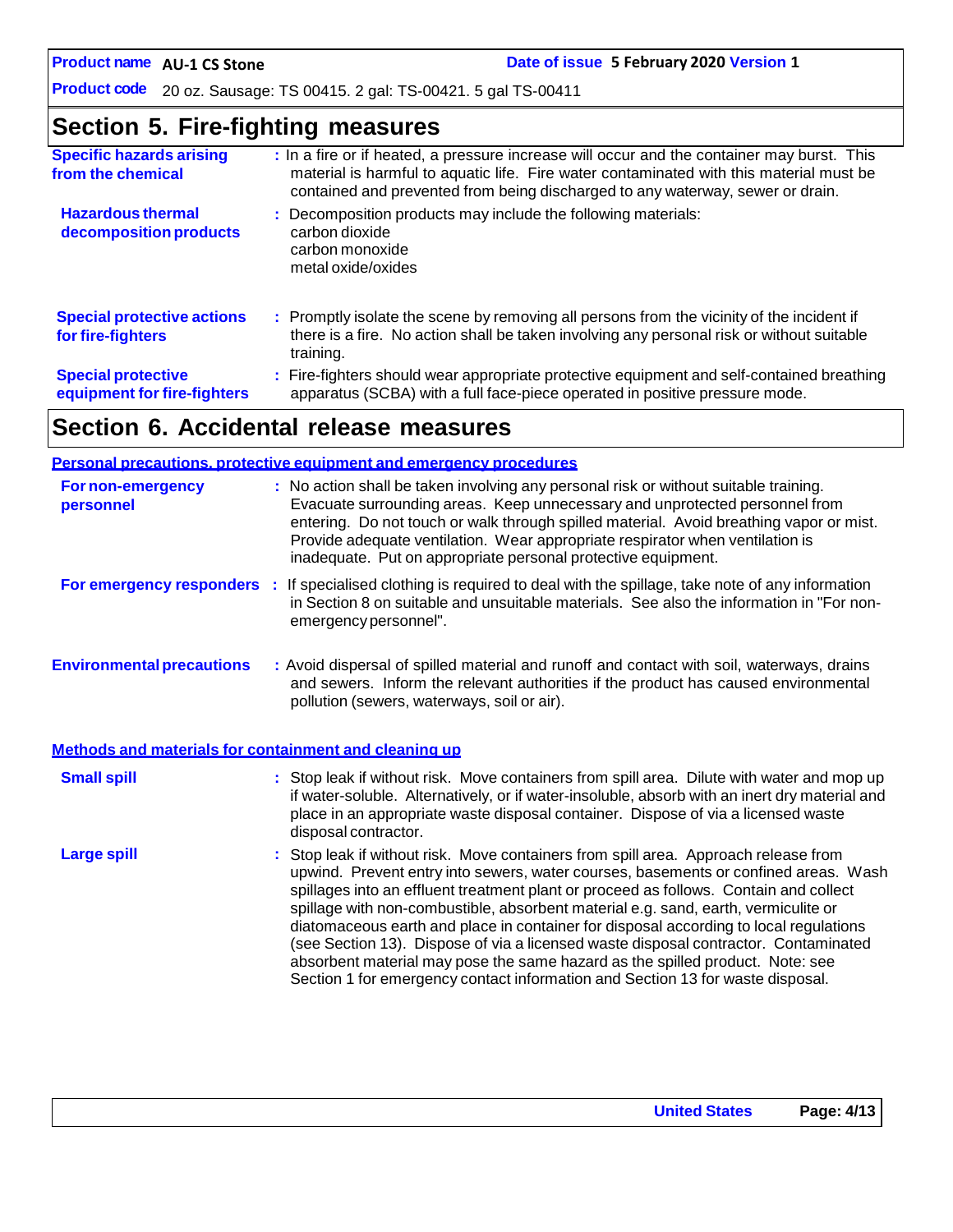# **Section 7. Handling and storage**

### **Precautions for safe handling**

| <b>Protective measures</b>                                                       | : Put on appropriate personal protective equipment (see Section 8). Avoid exposure -<br>obtain special instructions before use. Do not handle until all safety precautions have<br>been read and understood. Do not get in eyes or on skin or clothing. Do not breathe<br>vapor or mist. Do not ingest. If during normal use the material presents a respiratory<br>hazard, use only with adequate ventilation or wear appropriate respirator. Keep in the<br>original container or an approved alternative made from a compatible material, kept<br>tightly closed when not in use. Empty containers retain product residue and can be<br>hazardous. Do not reuse container. |
|----------------------------------------------------------------------------------|-------------------------------------------------------------------------------------------------------------------------------------------------------------------------------------------------------------------------------------------------------------------------------------------------------------------------------------------------------------------------------------------------------------------------------------------------------------------------------------------------------------------------------------------------------------------------------------------------------------------------------------------------------------------------------|
| <b>Special precautions</b>                                                       | : If this material is part of a multiple component system, read the Safety Data Sheet(s) for<br>the other component or components before blending as the resulting mixture may have<br>the hazards of all of its parts.                                                                                                                                                                                                                                                                                                                                                                                                                                                       |
| <b>Advice on general</b><br>occupational hygiene                                 | : Eating, drinking and smoking should be prohibited in areas where this material is<br>handled, stored and processed. Workers should wash hands and face before eating,<br>drinking and smoking. Remove contaminated clothing and protective equipment before<br>entering eating areas. See also Section 8 for additional information on hygiene<br>measures.                                                                                                                                                                                                                                                                                                                 |
| <b>Conditions for safe storage,</b><br>including any<br><b>incompatibilities</b> | : Do not store below the following temperature: $5^{\circ}C(41^{\circ}F)$ . Store in accordance with<br>local regulations. Store in original container protected from direct sunlight in a dry, cool<br>and well-ventilated area, away from incompatible materials (see Section 10) and food<br>and drink. Keep container tightly closed and sealed until ready for use. Containers that<br>have been opened must be carefully resealed and kept upright to prevent leakage. Do<br>not store in unlabeled containers. Use appropriate containment to avoid environmental<br>contamination.                                                                                    |
|                                                                                  |                                                                                                                                                                                                                                                                                                                                                                                                                                                                                                                                                                                                                                                                               |

# **Section 8. Exposure controls/personal protection**

#### **Control parameters**

#### **Occupational exposure limits**

| <b>Ingredient name</b>                              | <b>Exposure limits</b>                              |
|-----------------------------------------------------|-----------------------------------------------------|
| Limestone                                           | OSHA PEL (United States, 2/2013).                   |
|                                                     | TWA: 5 mg/m <sup>3</sup> 8 hours. Form: Respirable  |
|                                                     | Ifraction                                           |
|                                                     | TWA: 15 mg/m <sup>3</sup> 8 hours. Form: Total dust |
| White mineral oil (petroleum)                       | <b>ACGIH TLV (United States, 6/2013).</b>           |
|                                                     | TWA: 5 mg/m <sup>3</sup> 8 hours. Form: Inhalable   |
|                                                     | Ifraction                                           |
|                                                     | OSHA PEL (United States, 2/2013).                   |
| <b>Ethylene Glycol</b>                              | TWA: $5 \text{ mg/m}^3$ 8 hours.                    |
|                                                     | ACGIH TLV (United States, 6/2013).                  |
|                                                     | C: 100 mg/m <sup>3</sup> Form: Aerosol              |
|                                                     | OSHA PEL (United States, 2/2013).                   |
| Titanium Dioxide                                    | TWA: 15 mg/m <sup>3</sup> 8 hours. Form: Total dust |
|                                                     | ACGIH TLV (United States, 6/2013).                  |
|                                                     | TWA: $10 \text{ mg/m}^3$ 8 hours.                   |
|                                                     | ACGIH TLV (United States, 6/2013).                  |
| Crystalline Silica, respirable powder (<10 microns) | TWA: 0.025 mg/m <sup>3</sup> 8 hours. Form:         |
|                                                     | Respirable                                          |
|                                                     | OSHA PEL Z3 (United States, 2/2013).                |
|                                                     | Page: 5/13<br><b>United States</b>                  |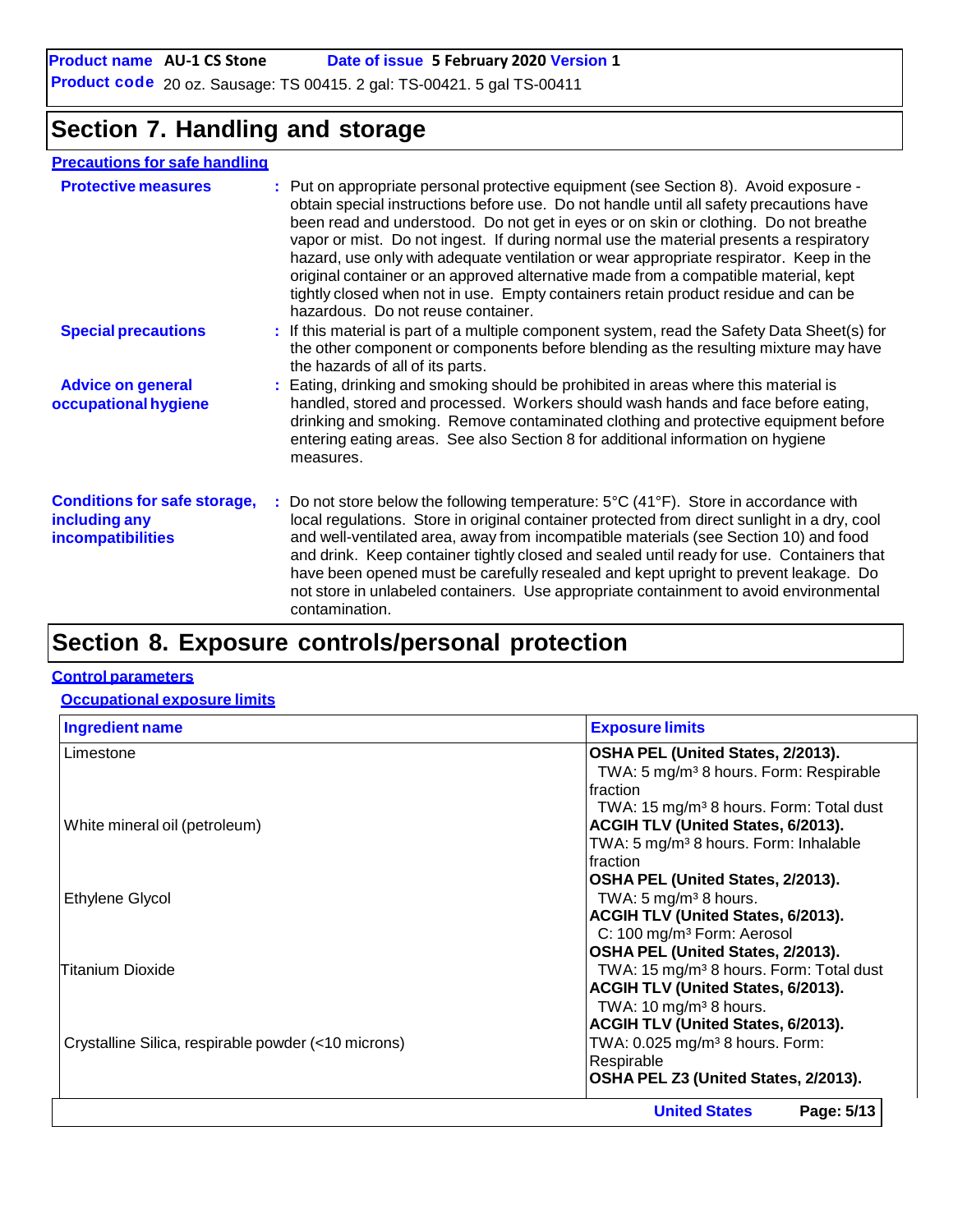**Gloves :**

**Product code** 20 oz. Sausage: TS 00415. 2 gal: TS-00421. 5 gal TS-00411

## **Section 8. Exposure controls/personal protection**

|                                                  |                                                      |                                                                                                                                                                                                                                                                                                                              |                 | TWA: 10 MG/M3 / (%SiO2+2) 8 hours. Form:                                                                                                                                                                                                                                                                                                                                                                                                                                                                                                              |  |  |
|--------------------------------------------------|------------------------------------------------------|------------------------------------------------------------------------------------------------------------------------------------------------------------------------------------------------------------------------------------------------------------------------------------------------------------------------------|-----------------|-------------------------------------------------------------------------------------------------------------------------------------------------------------------------------------------------------------------------------------------------------------------------------------------------------------------------------------------------------------------------------------------------------------------------------------------------------------------------------------------------------------------------------------------------------|--|--|
|                                                  |                                                      |                                                                                                                                                                                                                                                                                                                              |                 | Respirable                                                                                                                                                                                                                                                                                                                                                                                                                                                                                                                                            |  |  |
|                                                  |                                                      |                                                                                                                                                                                                                                                                                                                              |                 | TWA: 250 MPPCF / (%SiO2+5) 8 hours.                                                                                                                                                                                                                                                                                                                                                                                                                                                                                                                   |  |  |
|                                                  |                                                      |                                                                                                                                                                                                                                                                                                                              |                 | Form: Respirable                                                                                                                                                                                                                                                                                                                                                                                                                                                                                                                                      |  |  |
|                                                  |                                                      | Key to abbreviations                                                                                                                                                                                                                                                                                                         |                 |                                                                                                                                                                                                                                                                                                                                                                                                                                                                                                                                                       |  |  |
| A                                                | = Acceptable Maximum Peak                            |                                                                                                                                                                                                                                                                                                                              | S               | = Potential skin absorption                                                                                                                                                                                                                                                                                                                                                                                                                                                                                                                           |  |  |
| <b>ACGIH</b><br>С                                | $=$ Ceiling Limit                                    | = American Conference of Governmental Industrial Hygienists.                                                                                                                                                                                                                                                                 | <b>SR</b><br>SS | $=$ Respiratory sensitization<br>= Skin sensitization                                                                                                                                                                                                                                                                                                                                                                                                                                                                                                 |  |  |
| F                                                | $=$ Fume                                             |                                                                                                                                                                                                                                                                                                                              | STEL            | = Short term Exposure limit values                                                                                                                                                                                                                                                                                                                                                                                                                                                                                                                    |  |  |
| <b>IPEL</b>                                      | = Internal Permissible Exposure Limit                |                                                                                                                                                                                                                                                                                                                              | TD              | = Total dust                                                                                                                                                                                                                                                                                                                                                                                                                                                                                                                                          |  |  |
| OSHA                                             | = Occupational Safety and Health Administration.     |                                                                                                                                                                                                                                                                                                                              | <b>TLV</b>      | $=$ Threshold Limit Value                                                                                                                                                                                                                                                                                                                                                                                                                                                                                                                             |  |  |
| R<br>Z                                           | $=$ Respirable                                       | = OSHA 29CFR 1910.1200 Subpart Z - Toxic and Hazardous Substances                                                                                                                                                                                                                                                            | TWA             | = Time Weighted Average                                                                                                                                                                                                                                                                                                                                                                                                                                                                                                                               |  |  |
|                                                  |                                                      |                                                                                                                                                                                                                                                                                                                              |                 |                                                                                                                                                                                                                                                                                                                                                                                                                                                                                                                                                       |  |  |
|                                                  |                                                      | Consult local authorities for acceptable exposure limits.                                                                                                                                                                                                                                                                    |                 |                                                                                                                                                                                                                                                                                                                                                                                                                                                                                                                                                       |  |  |
| procedures                                       |                                                      | Recommended monitoring : If this product contains ingredients with exposure limits, personal, workplace<br>the ventilation or other control measures and/or the necessity to use respiratory<br>Reference to national guidance documents for methods for the determination of<br>hazardous substances will also be required. |                 | atmosphere or biological monitoring may be required to determine the effectiveness of<br>protective equipment. Reference should be made to appropriate monitoring standards.                                                                                                                                                                                                                                                                                                                                                                          |  |  |
| <b>Appropriate engineering</b><br>controls       |                                                      | : If user operations generate dust, fumes, gas, vapor or mist, use process enclosures,<br>local exhaust ventilation or other engineering controls to keep worker exposure to<br>airborne contaminants below any recommended or statutory limits.                                                                             |                 |                                                                                                                                                                                                                                                                                                                                                                                                                                                                                                                                                       |  |  |
| <b>Environmental exposure</b><br><b>controls</b> |                                                      | will be necessary to reduce emissions to acceptable levels.                                                                                                                                                                                                                                                                  |                 | Emissions from ventilation or work process equipment should be checked to ensure<br>they comply with the requirements of environmental protection legislation. In some<br>cases, fume scrubbers, filters or engineering modifications to the process equipment                                                                                                                                                                                                                                                                                        |  |  |
|                                                  | <b>Individual protection measures</b>                |                                                                                                                                                                                                                                                                                                                              |                 |                                                                                                                                                                                                                                                                                                                                                                                                                                                                                                                                                       |  |  |
|                                                  | <b>Hygiene measures</b>                              | eating, smoking and using the lavatory and at the end of the working period.<br>showers are close to the workstation location.                                                                                                                                                                                               |                 | : Wash hands, forearms and face thoroughly after handling chemical products, before<br>Appropriate techniques should be used to remove potentially contaminated clothing.<br>Wash contaminated clothing before reusing. Ensure that eyewash stations and safety                                                                                                                                                                                                                                                                                       |  |  |
|                                                  | <b>Eye/face protection</b><br><b>Skin protection</b> | Safety glasses with side shields.                                                                                                                                                                                                                                                                                            |                 |                                                                                                                                                                                                                                                                                                                                                                                                                                                                                                                                                       |  |  |
|                                                  | <b>Hand protection</b>                               | protection time of the gloves cannot be accurately estimated.                                                                                                                                                                                                                                                                |                 | : Chemical-resistant, impervious gloves complying with an approved standard should be<br>worn at all times when handling chemical products if a risk assessment indicates this is<br>necessary. Considering the parameters specified by the glove manufacturer, check<br>during use that the gloves are still retaining their protective properties. It should be<br>noted that the time to breakthrough for any glove material may be different for different<br>glove manufacturers. In the case of mixtures, consisting of several substances, the |  |  |

**Body protection <b>:** Personal protective equipment for the body should be selected based on the task being performed and the risks involved and should be approved by a specialist before handling this product. **Other skin protection :** Appropriate footwear and any additional skin protection measures should be selected based on the task being performed and the risks involved and should be approved by a specialist before handling this product.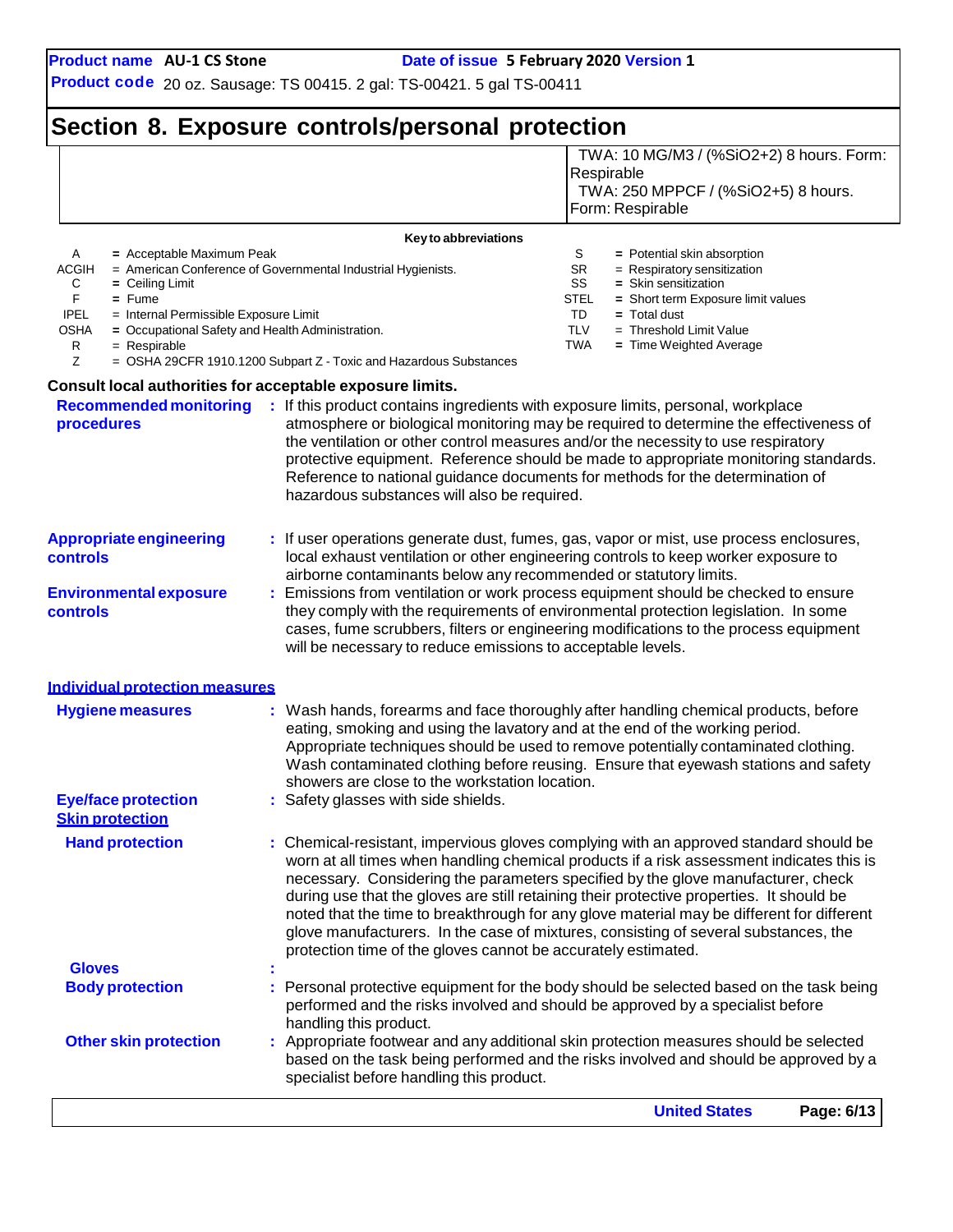**AU-1 CS Stone Date of issue 5 February 2020 Version 1**

**Product code** 20 oz. Sausage: TS 00415. 2 gal: TS-00421. 5 gal TS-00411

## **Section 8. Exposure controls/personal protection**

| <b>Respiratory protection</b> | : Respirator selection must be based on known or anticipated exposure levels, the<br>hazards of the product and the safe working limits of the selected respirator. If workers<br>are exposed to concentrations above the exposure limit, they must use appropriate,<br>certified respirators. Use a properly fitted, air-purifying or air-fed respirator complying<br>with an approved standard if a risk assessment indicates this is necessary. |
|-------------------------------|----------------------------------------------------------------------------------------------------------------------------------------------------------------------------------------------------------------------------------------------------------------------------------------------------------------------------------------------------------------------------------------------------------------------------------------------------|
|                               |                                                                                                                                                                                                                                                                                                                                                                                                                                                    |

# **Section 9. Physical and chemical properties**

| <b>Appearance</b>                                      |                                         |
|--------------------------------------------------------|-----------------------------------------|
| <b>Physical state</b>                                  | : Paste                                 |
| <b>Color</b>                                           | : Stone                                 |
| Odor                                                   | : Mild Acrylic                          |
| <b>Odor threshold</b>                                  | : Not available.                        |
| pH                                                     | $: 7.5 - 8.5$                           |
| <b>Melting point</b>                                   | : Not available.                        |
| <b>Boiling point</b>                                   | : >37.78°C (>100°F)                     |
| <b>Flash point</b>                                     | : Closed cup: 93.89°C (201°F)           |
| <b>Auto-ignition temperature</b>                       | : Not available.                        |
| <b>Decomposition temperature</b>                       | : Not available.                        |
| <b>Flammability (solid, gas)</b>                       | : Not available.                        |
| <b>Lower and upper explosive</b><br>(flammable) limits | : Not available.                        |
| <b>Evaporation rate</b>                                | $: 0.31$ (butyl acetate = 1)            |
| <b>Vapor pressure</b>                                  | : 2.3 kPa (17 mm Hg) [room temperature] |
| <b>Vapor density</b>                                   | : Not available.                        |
| <b>Relative density</b>                                | : 1.16                                  |
| Density (Ibs / gal)                                    | : 9.68                                  |
| <b>Solubility</b>                                      | : Soluble in Water                      |
| <b>Partition coefficient: n-</b>                       | : Not available.                        |
| octanol/water                                          |                                         |
| <b>Viscosity</b>                                       | : $15-40$ g/s                           |
| <b>Volatility</b>                                      | : $35\%$ (v/v), $31\%$ (w/w)            |
| % Solid. (w/w)                                         | : 69                                    |
|                                                        |                                         |

## **Section 10. Stability and reactivity**

|                                                     | <b>United States</b><br>Page: 7/13                                                           |
|-----------------------------------------------------|----------------------------------------------------------------------------------------------|
| <b>Conditions to avoid</b>                          | : When exposed to high temperatures may produce hazardous decomposition products.            |
| <b>Possibility of hazardous</b><br><b>reactions</b> | : Under normal conditions of storage and use, hazardous reactions will not occur.            |
| <b>Chemical stability</b>                           | : The product is stable.                                                                     |
| <b>Reactivity</b>                                   | : No specific test data related to reactivity available for this product or its ingredients. |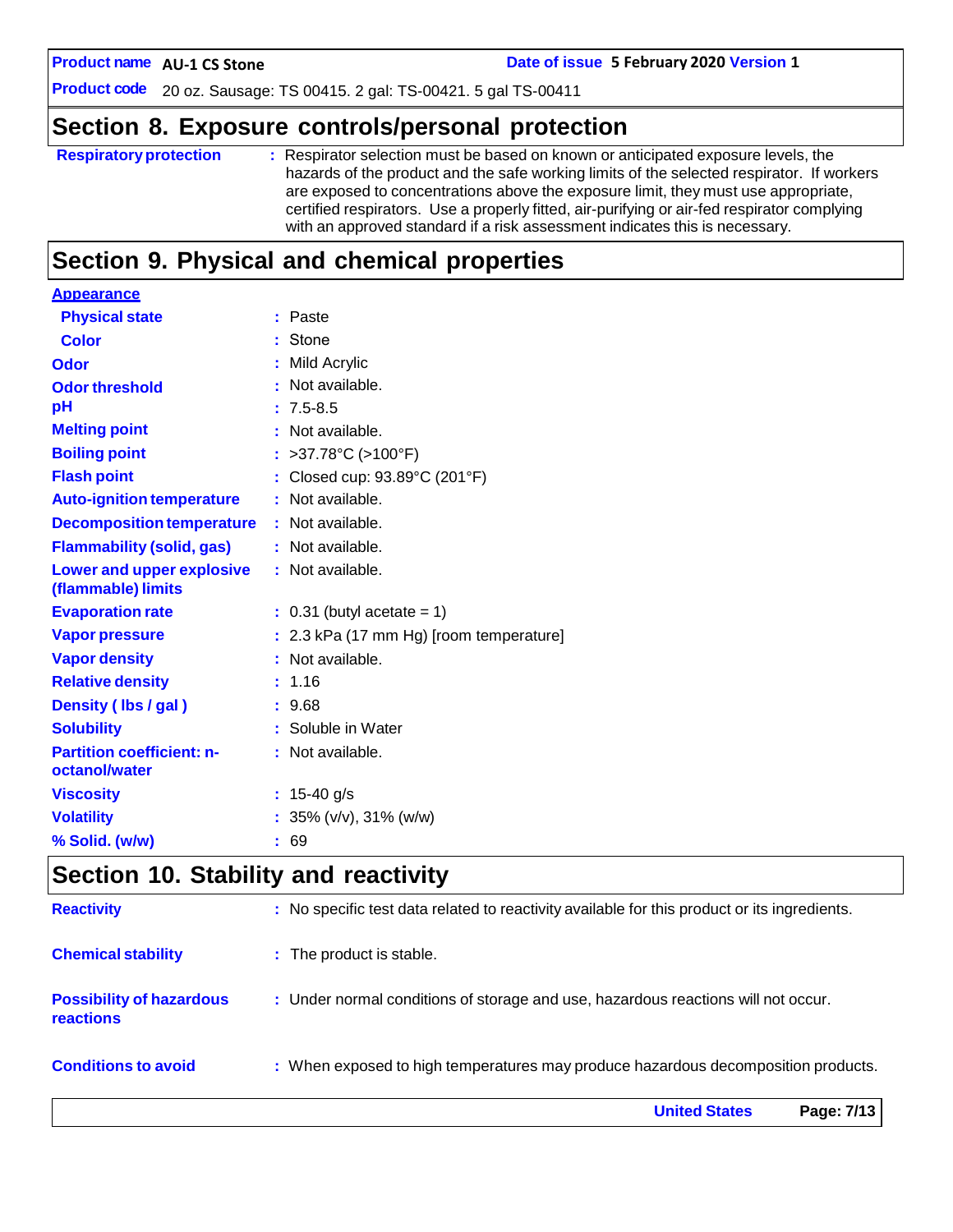**AU-1 CS Stone Date of issue 5 February 2020 Version 1**

**Product code** 20 oz. Sausage: TS 00415. 2 gal: TS-00421. 5 gal TS-00411

## **Section 10. Stability and reactivity**

Refer to protective measures listed in sections 7 and 8.

| Incompatible materials         | : Keep away from the following materials to prevent strong exothermic reactions:<br>oxidizing agents, strong alkalis, strong acids. |
|--------------------------------|-------------------------------------------------------------------------------------------------------------------------------------|
| <b>Hazardous decomposition</b> | Decomposition products may include the following materials: carbon monoxide, carbon                                                 |
| products                       | dioxide, smoke, oxides of nitrogen.                                                                                                 |

## **Section 11. Toxicological information**

#### **Information on toxicological effects**

#### **Acute toxicity Product/ingredient name Result Species Dose Exposure** White mineral oil (petroleum) LD50 Oral Rat >5000 mg/kg - Ethylene Glycol **LD50 Dermal** Rabbit 9.53 g/kg LD50 Oral Rat Rat 4700 mg/kg Titanium Dioxide | LD50 Oral | Rat | >10 g/kg **Conclusion/Summary : Irritation/Corrosion Conclusion/Summary** There are no data available on the mixture itself. There are no data available on the mixture itself. There are no data available on the mixture itself. There are no data available on the mixture itself.

**Respiratory : Sensitization Conclusion/Summary Skin : Respiratory : Mutagenicity Conclusion/Summary : Carcinogenicity Conclusion/Summary : Classification** There are no data available on the mixture itself. There are no data available on the mixture itself. There are no data available on the mixture itself. There are no data available on the mixture itself.

| <b>Product/ingredient name</b>                       | <b>OSHA IARC</b> |    | <b>NTP</b>                      |
|------------------------------------------------------|------------------|----|---------------------------------|
| l Titanium Dioxide<br>Crystalline Silica, respirable |                  | 2B | Known to be a human carcinogen. |
| $ $ powder $(<$ 10 microns)                          |                  |    |                                 |

**CarcinogenClassificationcode:**

**IARC: 1, 2A, 2B, 3, 4 NTP: Known to be a human carcinogen; Reasonably anticipated to be a human carcinogen OSHA: + Not listed/not regulated: -**

#### **Reproductive toxicity**

**Conclusion/Summary :**

There are no data available on the mixture itself.

#### **Teratogenicity**

**Skin : Eyes :**

**United States Page: 8/13**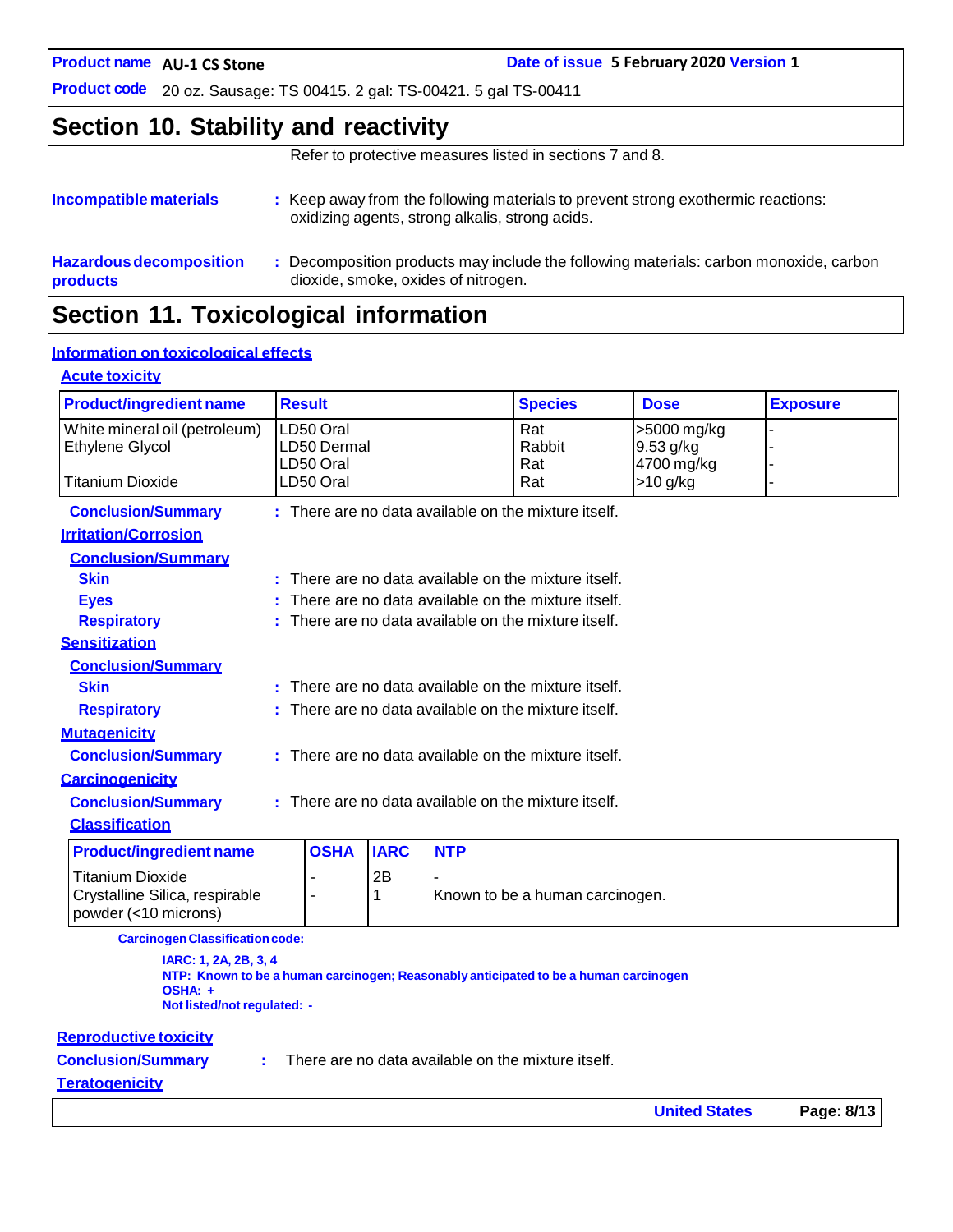## **Section 11. Toxicological information**

**Conclusion/Summary :** There are no data available on the mixture itself.

#### **Specific target organ toxicity (single exposure)**

Not available.

#### **Specific target organ toxicity (repeated exposure)**

| <b>Name</b>                                                                   | <b>Category</b>          |
|-------------------------------------------------------------------------------|--------------------------|
| <b>Ethylene Glycol</b><br>Crystalline Silica, respirable powder (<10 microns) | Category 2<br>Category 2 |
|                                                                               |                          |

**Target organs :** Contains material which may cause damage to the following organs: kidneys, lungs, heart, upper respiratory tract, skin, central nervous system (CNS), eye, lens or cornea.

#### **Aspiration hazard**

| <b>Name</b>                   | <b>Result</b>                  |
|-------------------------------|--------------------------------|
| White mineral oil (petroleum) | ASPIRATION HAZARD - Category 1 |

#### **Information on the likely routes of exposure**

#### **Potential acute health effects**

|                                              | <b>United States</b><br>Page: 9/13                                                                                                                                                                                                                                                                                                                                                                                                                                                                                                                                                                                                       |
|----------------------------------------------|------------------------------------------------------------------------------------------------------------------------------------------------------------------------------------------------------------------------------------------------------------------------------------------------------------------------------------------------------------------------------------------------------------------------------------------------------------------------------------------------------------------------------------------------------------------------------------------------------------------------------------------|
| <b>Potential immediate</b><br><b>effects</b> | There are no data available on the mixture itself.                                                                                                                                                                                                                                                                                                                                                                                                                                                                                                                                                                                       |
| Long term exposure                           |                                                                                                                                                                                                                                                                                                                                                                                                                                                                                                                                                                                                                                          |
| <b>Potential delayed effects</b>             | : There are no data available on the mixture itself.                                                                                                                                                                                                                                                                                                                                                                                                                                                                                                                                                                                     |
| effects                                      |                                                                                                                                                                                                                                                                                                                                                                                                                                                                                                                                                                                                                                          |
| <b>Potential immediate</b>                   | $:$ There are no data available on the mixture itself.                                                                                                                                                                                                                                                                                                                                                                                                                                                                                                                                                                                   |
| <b>Short term exposure</b>                   | contact.                                                                                                                                                                                                                                                                                                                                                                                                                                                                                                                                                                                                                                 |
| <b>Conclusion/Summary</b>                    | : There are no data available on the mixture itself. This product contains Crystalline Silica<br>which can cause lung cancer or silicosis. The risk of cancer depends on the duration<br>and level of exposure to dust from sanding surfaces or mist from spray applications. If<br>splashed in the eyes, the liquid may cause irritation and reversible damage. Ingestion<br>may cause nausea, diarrhea and vomiting. This takes into account, where known,<br>delayed and immediate effects and also chronic effects of components from short-term<br>and long-term exposure by oral, inhalation and dermal routes of exposure and eye |
|                                              | Delaved and immediate effects and also chronic effects from short and long term exposure                                                                                                                                                                                                                                                                                                                                                                                                                                                                                                                                                 |
| <b>Ingestion</b>                             | : No specific data.                                                                                                                                                                                                                                                                                                                                                                                                                                                                                                                                                                                                                      |
|                                              | irritation<br>dryness<br>cracking                                                                                                                                                                                                                                                                                                                                                                                                                                                                                                                                                                                                        |
| <b>Skin contact</b>                          | : Adverse symptoms may include the following:                                                                                                                                                                                                                                                                                                                                                                                                                                                                                                                                                                                            |
| <b>Inhalation</b>                            | No specific data.                                                                                                                                                                                                                                                                                                                                                                                                                                                                                                                                                                                                                        |
| <b>Eye contact</b>                           | : No specific data.                                                                                                                                                                                                                                                                                                                                                                                                                                                                                                                                                                                                                      |
| Over-exposure signs/symptoms                 |                                                                                                                                                                                                                                                                                                                                                                                                                                                                                                                                                                                                                                          |
| <b>Ingestion</b>                             | : Low ingestion hazard in normal use.                                                                                                                                                                                                                                                                                                                                                                                                                                                                                                                                                                                                    |
| <b>Skin contact</b>                          | May cause allergic skin reactions and / or central nervous system depression. May cause<br>skin dryness and irritation.                                                                                                                                                                                                                                                                                                                                                                                                                                                                                                                  |
| <b>Inhalation</b>                            | May cause slight irritation to respiratory passages - headache - dizziness.                                                                                                                                                                                                                                                                                                                                                                                                                                                                                                                                                              |
| <b>Eye contact</b>                           | : Direct contact may cause slight to moderate irritation.                                                                                                                                                                                                                                                                                                                                                                                                                                                                                                                                                                                |
|                                              |                                                                                                                                                                                                                                                                                                                                                                                                                                                                                                                                                                                                                                          |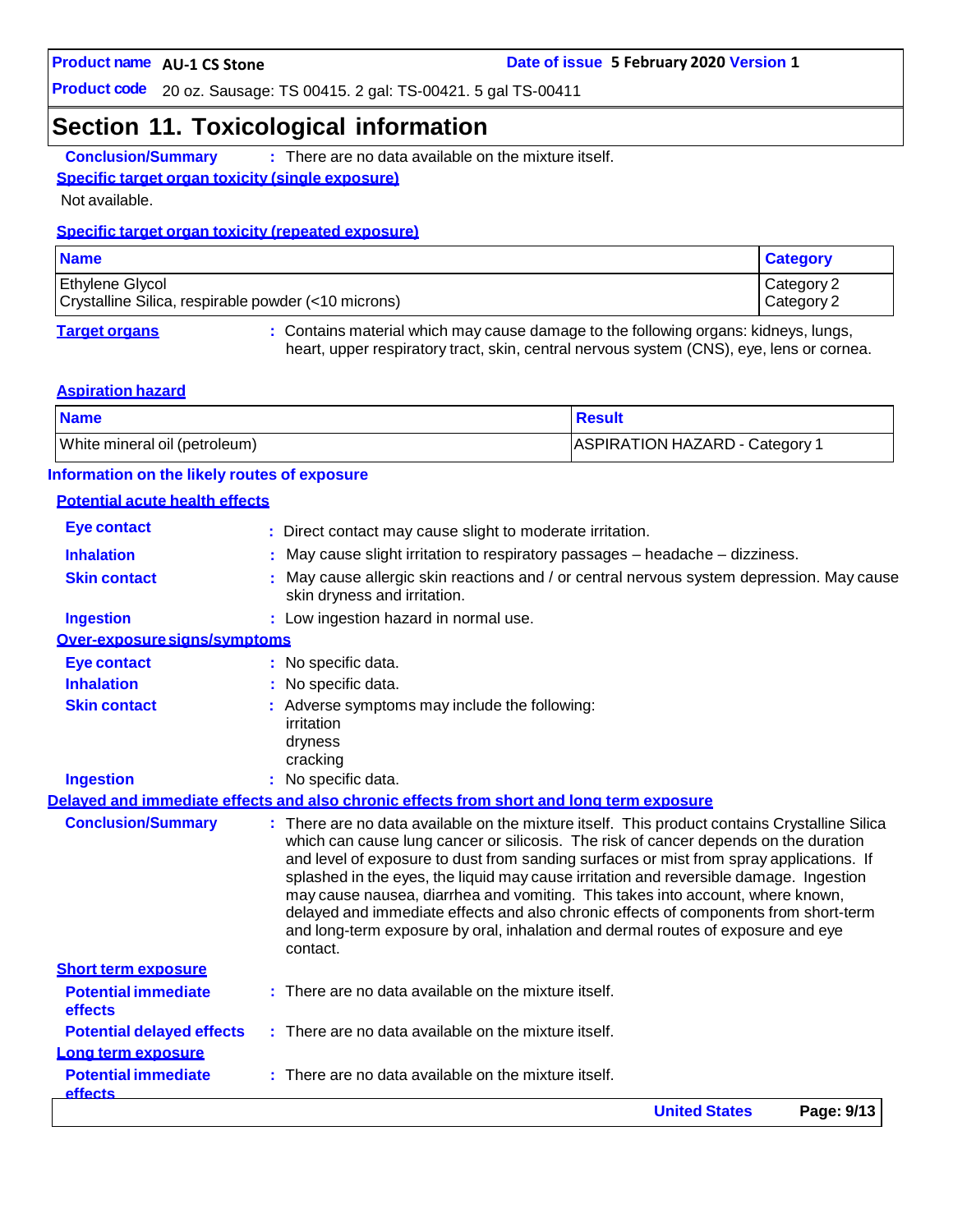**AU-1 CS Stone Date of issue 5 February 2020 Version 1**

**Product code** 20 oz. Sausage: TS 00415. 2 gal: TS-00421. 5 gal TS-00411

## **Section 11. Toxicological information**

|                                         | <b>Potential delayed effects</b> : There are no data available on the mixture itself.                                                                                        |                  |  |
|-----------------------------------------|------------------------------------------------------------------------------------------------------------------------------------------------------------------------------|------------------|--|
| <b>Potential chronic health effects</b> |                                                                                                                                                                              |                  |  |
| General                                 | : May cause damage to organs through prolonged or repeated exposure. Prolonged or<br>repeated contact can defat the skin and lead to irritation, cracking and/or dermatitis. |                  |  |
| <b>Carcinogenicity</b>                  | : May cause cancer. Risk of cancer depends on duration and level of exposure.                                                                                                |                  |  |
| <b>Mutagenicity</b>                     | : No known significant effects or critical hazards.                                                                                                                          |                  |  |
| <b>Teratogenicity</b>                   | : No known significant effects or critical hazards.                                                                                                                          |                  |  |
| <b>Developmental effects</b>            | : No known significant effects or critical hazards.                                                                                                                          |                  |  |
| <b>Fertility effects</b>                | : No known significant effects or critical hazards.                                                                                                                          |                  |  |
| <b>Numerical measures of toxicity</b>   |                                                                                                                                                                              |                  |  |
| <b>Acute toxicity estimates</b>         |                                                                                                                                                                              |                  |  |
| <b>Route</b>                            |                                                                                                                                                                              | <b>ATE value</b> |  |
| Oral                                    |                                                                                                                                                                              | 14103.8 mg/kg    |  |

# **Section 12. Ecological information**

| <b>Product/ingredient name</b> | <b>Result</b>                   | <b>Species</b>                         | <b>Exposure</b> |
|--------------------------------|---------------------------------|----------------------------------------|-----------------|
| Titanium Dioxide               | Acute EC50 100 mg/l Fresh water | Daphnia - Daphnia magna -<br>l Neonate | 48 hours        |

#### **Persistence and degradability**

Not available.

#### **Bioaccumulative potential**

| <b>Product/ingredient name</b> | $\mathsf{LogP}_\mathsf{ow}$ | <b>BCF</b> | <b>Potential</b> |
|--------------------------------|-----------------------------|------------|------------------|
| White mineral oil (petroleum)  | l >6                        |            | hiah             |
| <b>Ethylene Glycol</b>         | $-1.36$                     |            | low              |

#### **Mobility in soil**

**Soil/water partition coefficient** (K<sub>oc</sub>)

**:** Not available.

# **Section 13. Disposal considerations**

**Disposal methods :** The generation of waste should be avoided or minimized wherever possible. Disposal of this product, solutions and any by-products should at all times comply with the requirements of environmental protection and waste disposal legislation and any regional local authority requirements. Dispose of surplus and non-recyclable products via a licensed waste disposal contractor. Waste should not be disposed of untreated to the sewer unless fully compliant with the requirements of all authorities with jurisdiction. Waste packaging should be recycled. Incineration or landfill should only be considered when recycling is not feasible. This material and its container must be disposed of in a

**United States Page: 10/13**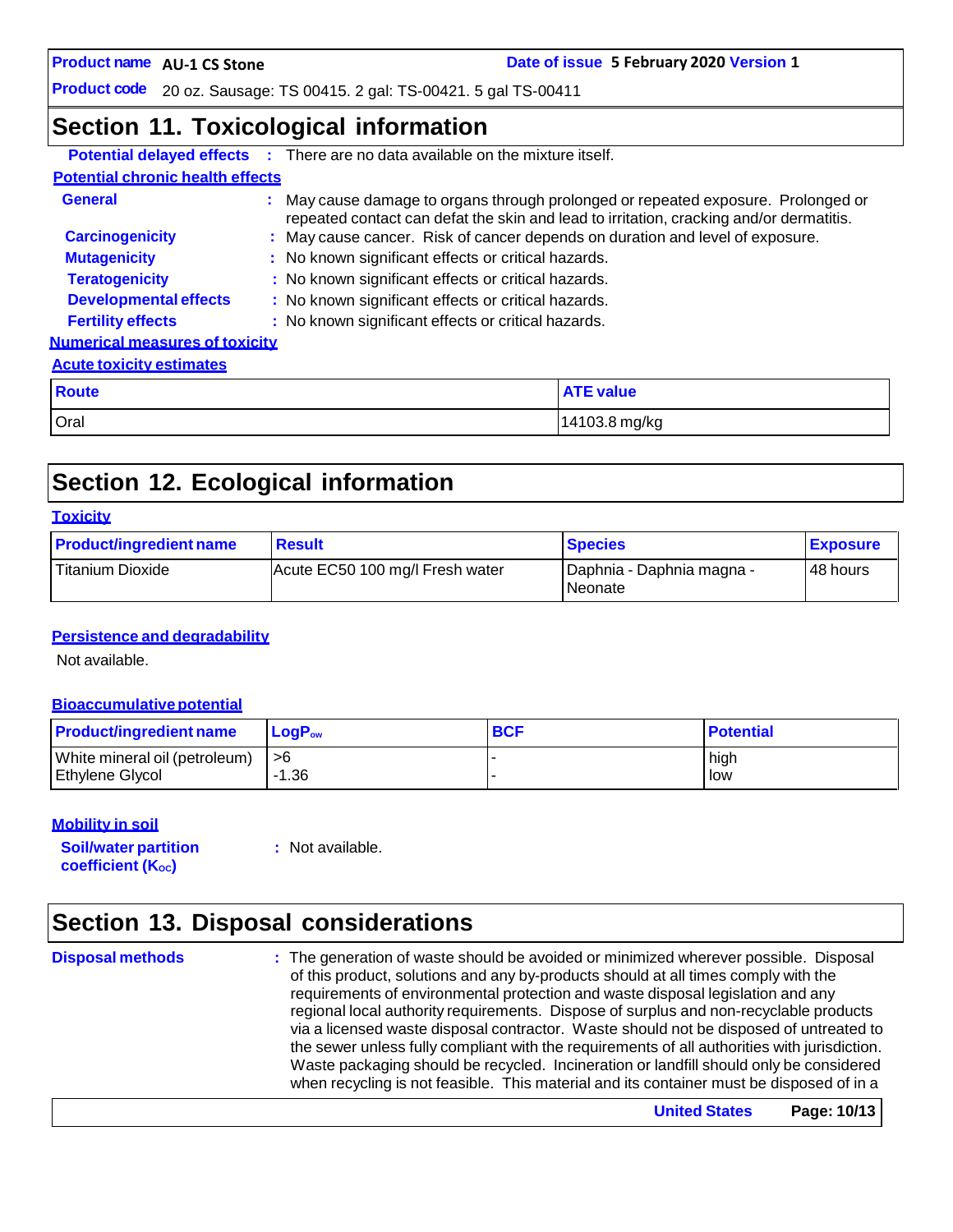**Product code** 20 oz. Sausage: TS 00415. 2 gal: TS-00421. 5 gal TS-00411

## **Section 13. Disposal considerations**

safe way. Care should be taken when handling emptied containers that have not been cleaned or rinsed out. Empty containers or liners may retain some product residues. Avoid dispersal of spilled material and runoff and contact with soil, waterways, drains and sewers.

**Disposal should be in accordance with applicable regional, national and local laws and regulations.**

#### **Refer to Section 7: HANDLING AND STORAGE and Section 8: EXPOSURE CONTROLS/PERSONAL PROTECTION for additional handling information and protection of employees. Section 6. Accidental release measures**

## **14. Transport information**

|                                                      | <b>DOT</b>                                                                       | <b>IMDG</b>     | <b>IATA</b>     |
|------------------------------------------------------|----------------------------------------------------------------------------------|-----------------|-----------------|
| <b>UN</b> number                                     | <b>UN3082</b>                                                                    | Not regulated.  | Not regulated.  |
| <b>UN proper shipping</b><br>name                    | ENVIRONMENTALLY<br>HAZARDOUS SUBSTANCE,<br>LIQUID, N.O.S.<br>(carbendazim (ISO)) |                 |                 |
| <b>Transport hazard class</b> 9<br>(e <sub>s</sub> ) |                                                                                  |                 |                 |
| <b>Packing group</b>                                 | Ш                                                                                |                 |                 |
| <b>Environmental hazards</b>                         | IN <sub>O</sub>                                                                  | No.             | No.             |
| <b>Marine pollutant</b><br>substances                | Not applicable.                                                                  | Not applicable. | Not applicable. |
| <b>Product RQ (lbs)</b>                              | 14992.5                                                                          | Not applicable. | Not applicable. |
| <b>RQ substances</b>                                 | (carbendazim (ISO))                                                              | Not applicable. | Not applicable. |

#### **Additional information**

| <b>DOT</b>  | : Package sizes shipped in quantities less than the product reportable quantity are not subject to the<br>RQ (reportable quantity) transportation requirements. |
|-------------|-----------------------------------------------------------------------------------------------------------------------------------------------------------------|
| <b>IMDG</b> | : None identified.                                                                                                                                              |
| <b>IATA</b> | : None identified.                                                                                                                                              |

**Special precautions for user : Transport within user's premises:** always transport in closed containers that are upright and secure. Ensure that persons transporting the product know what to do in the event of an accident or spillage.

## **Section 15. Regulatory information**

|                                   | United States inventory (TSCA 8b) : All components are listed or exempted.               |
|-----------------------------------|------------------------------------------------------------------------------------------|
| <b>Australia inventory (AICS)</b> | : Not determined.                                                                        |
| Canada inventory (DSL)            | : All components are listed or exempted.                                                 |
| <b>China inventory (IECSC)</b>    | : Not determined.                                                                        |
| <b>Europe inventory (REACH)</b>   | : Please contact your supplier for information on the inventory status of this material. |
| <b>Japan inventory (ENCS)</b>     | : Not determined.                                                                        |
|                                   |                                                                                          |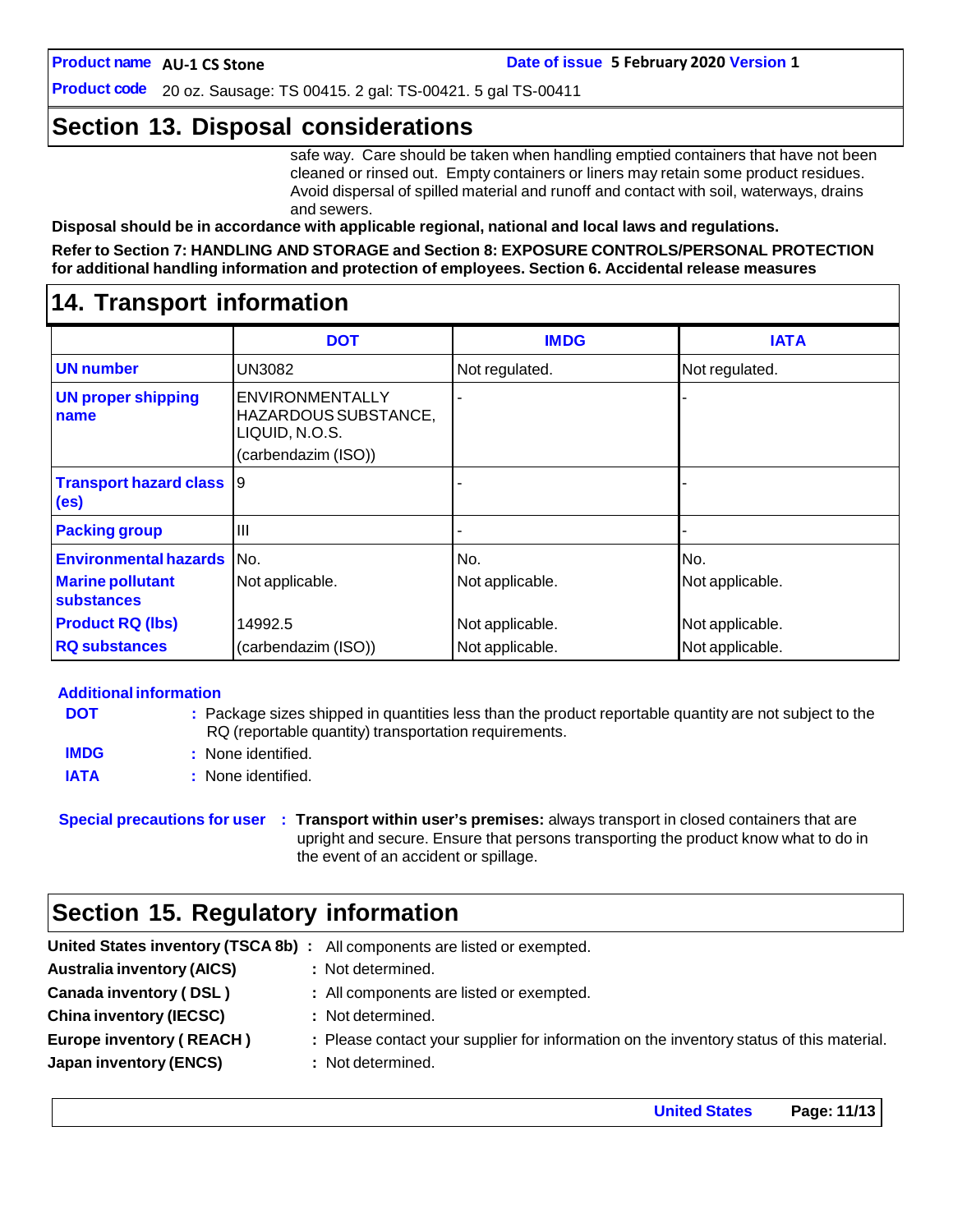**Product code** 20 oz. Sausage: TS 00415. 2 gal: TS-00421. 5 gal TS-00411

## **Section 15. Regulatory information**

- **Korea inventory (KECI) : New Zealand ( NZIoC ) :** : Not determined.
- : Not determined.
- **Philippines inventory (PICCS) :** Not determined.

#### **United States**

**SARA 302/304**

**SARA 304 RQ :** Not applicable.

**Composition/information on ingredients**

No products were found.

#### SARA311/312

**Classification :** Immediate (acute) health hazard D elayed (chronic) health hazard

#### **Composition/information on ingredients**

| <b>Name</b>                                               | <b>Fire</b><br>hazard | <b>Sudden</b><br><b>release of</b><br><b>pressure</b> | <b>Reactive</b> | Immediate<br>(acute)<br>health<br>hazard | <b>Delayed</b><br>(chronic)<br>health<br>hazard |
|-----------------------------------------------------------|-----------------------|-------------------------------------------------------|-----------------|------------------------------------------|-------------------------------------------------|
| White mineral oil (petroleum)                             | No.                   | No.                                                   | No.             | Yes.                                     | No.                                             |
| Ethylene Glycol                                           | No.                   | No.                                                   | No.             | Yes.                                     | Yes.                                            |
| <b>Titanium Dioxide</b>                                   | No.                   | No.                                                   | No.             | No.                                      | Yes.                                            |
| Crystalline Silica, respirable powder<br>$(<$ 10 microns) | No.                   | No.                                                   | No.             | No.                                      | Yes.                                            |

#### **SARA 313**

#### **Supplier notification :** Ethylene Glycol 107-21-1 0.5 - 1.5

| Chemical name   |  |  |
|-----------------|--|--|
| Ethylene Glycol |  |  |

**Chemical name CAS number Concentration**

SARA 313 notifications must not be detached from the SDS and any copying and redistribution of the SDS shall include copying and redistribution of the notice attached to copies of the SDS subsequently redistributed.

**Pennsylvania (worker and community right to know act): The following components are cited in the Pennsylvania Hazardous Substances List, and are present at levels that require reporting.**

| Ethylene Glycol | $107 - 21 - 1$ | $< 2\%$ |
|-----------------|----------------|---------|
|                 |                |         |

**California Prop. 65**: **WARNING:** This product can expose you to chemicals

including Crystalline Silica (respirable powder), and ethylene glycol, which are known to the State of California to cause cancer and birth defects or other reproductive harm. For more information go to [www.P65Warnings.ca.gov.](http://www.p65warnings.ca.gov/)

## **Section 16. Other information**

**Hazardous Material Information System (U.S.A.)**

**Health :** 2 \* **Flammability :** 1 **Physical hazards :** 0

( \* ) - Chronic effects

Caution: HMIS® ratings are based on a 0-4 rating scale, with 0 representing minimal hazards or risks, and 4 representing significant hazards or risks Although HMIS® ratings are not required on MSDSs under 29 CFR 1910.1200, the preparer may choose to provide them. HMIS® ratings are to be used with a fully implemented HMIS® program. HMIS® is a registered mark of the National Paint & Coatings Association (NPCA). HMIS® **materials maybe purchased exclusively from J. J. Keller (800) 327-6868.**

**The customer is responsible for determining the PPE code for this material.**

**National Fire Protection Association (U.S.A.)**

**Health :** 2 **Flammability :** 1 **Instability :** 0

**United States Page: 12/13**